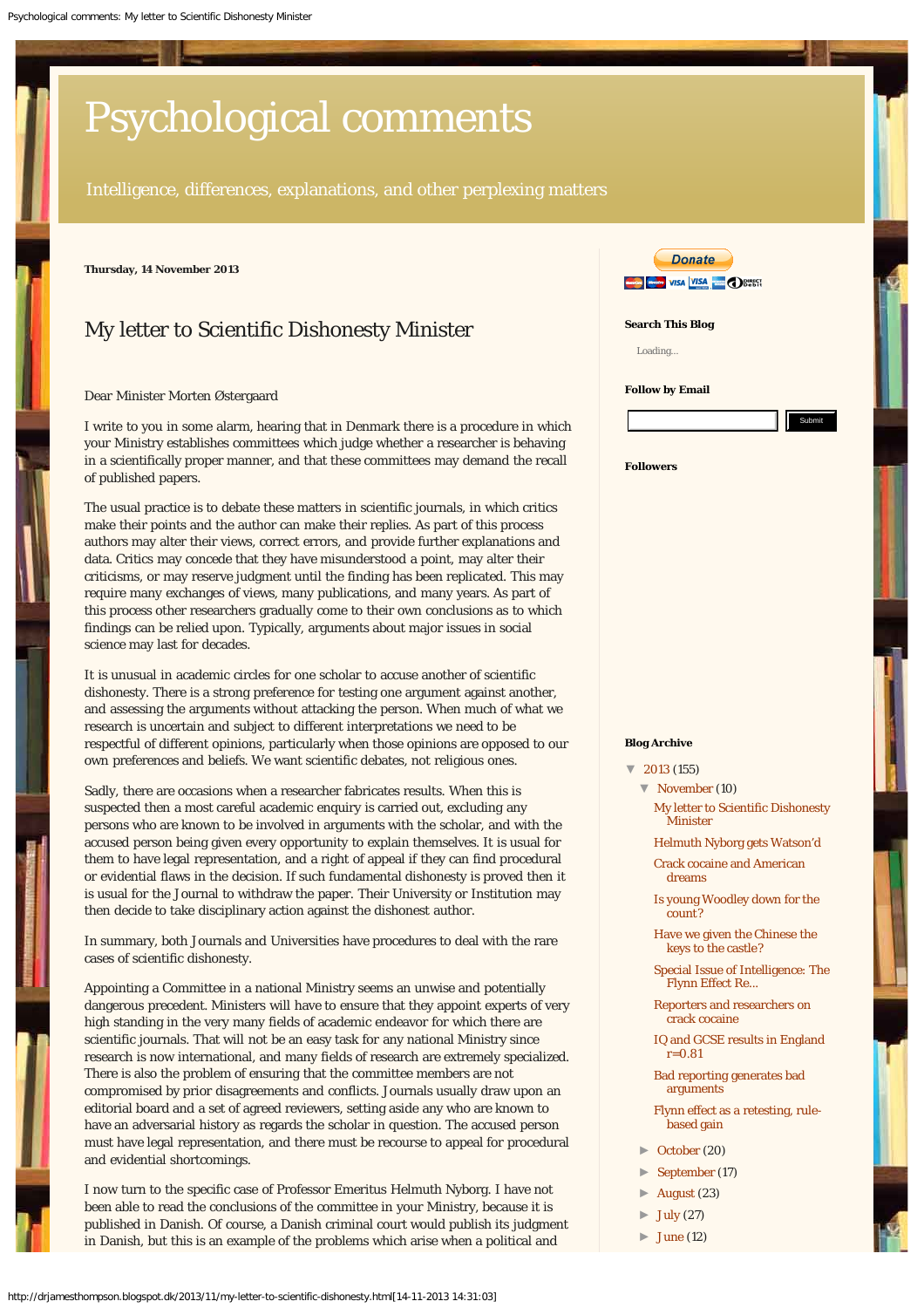legal process is used in science. English is now the language of science. Professor Nyborg publishes in English to an international audience. At the very least, given the impact on international science of your committee, you should have an English language version of the judgment available for all scholars to read. I hope you will be able to provide an official translation promptly. I am particularly interested in finding out how you took evidence and evaluated it, and whom you called to participate in the process. I would have been willing to give evidence.

I have read Professor Nyborg's replies and explanations and although I do not have access to an English version of the conclusions, the judgment of the committee seems extremely strange to me. The authorship issue has been explained by Professor Nyborg. A colleague did not want to be a co-author. This happens. Even more common is a colleague who demands to be a co-author, despite having contributed little apart from access to some data. As you will be aware, there are often disputes about the order of precedence of authors. His disputed reference is to the correct data set, but did not add a simple birth rate calculation which has now been referenced. The Nyborg case is that he did not explicitly state a correction he had applied to birth rate calculations. That can be handled by a published clarification, which has already been done. This happens all the time, and improves our research.

If these judgments were to be applied to research in Denmark and internationally, few scholars would be able to avoid appearing before your committee.

Contrast this with a case in Holland in which a researcher fabricated his results. He was dishonest. Under the usual procedures the university and the journals made that fact known to the academic community. His papers have been investigated and are no longer relied upon by scholars.

I hope you will abandon your current structure, withdraw these inappropriate interventions, and not determine scholastic debates by recourse to Ministerial committees.



## 1 comment:

**Andrew Sabisky** [14 November 2013 11:40](http://drjamesthompson.blogspot.com/2013/11/my-letter-to-scientific-dishonesty.html?showComment=1384429253051#c1423307898892476299)

My version read as follows:

Dear Minister Østergaard

I am writing to protest the treatment of Dr Helmuth Nyborg by one of your department's committees for scientific dishonesty. It is abundantly clear that Dr Nyborg is being repeatedly raked over the coals not for any scientific dishonesty or even any serious unwitting errors - he is patently guilty of neither - but for his rightwing political views and research into unpopular topics such as dysgenics.

Academics should be free to sort out their disputes in the relevant forums, such the renowned journals in which Dr Nyborg frequently publishes. If he is demonstrably mistaken about the empirical questions that he addresses in his research, the scientific community will swiftly make this known. State committees reminiscent of the Inquisition should play no part in this process. Such disgraceful nonsense leaves Denmark's reputation as a nation of liberty severely damaged and casts a shadow over ever-threatened academic freedom worldwide.

I ask that the condemnation of Dr Nyborg be published in English and promptly reconsidered by your department. I also ask that in future such fraudulent investigations of researchers cease, and that the scientific process be allowed to function as it normally does. State direction of research is sure precursor of intellectual sterility and death, if history is anything to go by.

Yours sincerely,

- $\blacktriangleright$  [May](http://drjamesthompson.blogspot.dk/2013_05_01_archive.html) (20)
- $\blacktriangleright$  [April](http://drjamesthompson.blogspot.dk/2013_04_01_archive.html) (11)
- $\blacktriangleright$  [March](http://drjamesthompson.blogspot.dk/2013_03_01_archive.html) (7)
- $\blacktriangleright$  [February](http://drjamesthompson.blogspot.dk/2013_02_01_archive.html) (3)
- ► [January](http://drjamesthompson.blogspot.dk/2013_01_01_archive.html) (5)
- ► [2012](http://drjamesthompson.blogspot.dk/search?updated-min=2012-01-01T00:00:00Z&updated-max=2013-01-01T00:00:00Z&max-results=12) (12)
- $2009(4)$  $2009(4)$

#### **About Me**



[View my complete](https://plus.google.com/107090108770894420381) [profile](https://plus.google.com/107090108770894420381)

**[James Thompson](https://plus.google.com/107090108770894420381)**

**Share It**

## **Popular Posts**

[Flynn effect as a retesting, rule-based](http://drjamesthompson.blogspot.dk/2013/11/flynn-effect-as-retesting-rule-based.html) [gain](http://drjamesthompson.blogspot.dk/2013/11/flynn-effect-as-retesting-rule-based.html)

It is very good to see a paper which takes a large scale effect, the secular rise in intelligence test results, and links it to an intriguin...



[All you ever wanted to](http://drjamesthompson.blogspot.dk/2013/10/all-you-ever-wanted-to-know-about.html) [know about intelligence](http://drjamesthompson.blogspot.dk/2013/10/all-you-ever-wanted-to-know-about.html) [\(but were too bright to](http://drjamesthompson.blogspot.dk/2013/10/all-you-ever-wanted-to-know-about.html) [ask\) Part 1](http://drjamesthompson.blogspot.dk/2013/10/all-you-ever-wanted-to-know-about.html)

 There is a recently published Primer in Current Biology on Intelligence written by Ian Deary, which is hidden behind a paywall, lest it...



[Are girls too normal?](http://drjamesthompson.blogspot.dk/2013/09/are-girls-too-normal-sex-differences-in.html) [Sex differences in](http://drjamesthompson.blogspot.dk/2013/09/are-girls-too-normal-sex-differences-in.html) [intelligence](http://drjamesthompson.blogspot.dk/2013/09/are-girls-too-normal-sex-differences-in.html)

 Here is a snapshot from Ian Deary's lecture "Ten Quite Interesting

Things About Intelligence Test Scores" (Teaching Intelligence http://...

#### [Bad reporting generates bad](http://drjamesthompson.blogspot.dk/2013/11/bad-reporting-generates-bad-arguments.html) [arguments](http://drjamesthompson.blogspot.dk/2013/11/bad-reporting-generates-bad-arguments.html)

 The Sunday Times gets 3.5 million readers a week. Anything mentioned in it has a chance of influencing public understanding and opinion i...

#### [Give me a child until he is seven, and](http://drjamesthompson.blogspot.dk/2013/05/give-me-child-until-he-is-seven-and-i_20.html) [I will give you the man](http://drjamesthompson.blogspot.dk/2013/05/give-me-child-until-he-is-seven-and-i_20.html)

 (This nostrum, attributed to St. Francis Xavier, also works for girls and women, though separate equations are required, because of int...

[Heritability estimates and the](http://drjamesthompson.blogspot.dk/2013/10/heritability-estimates-and-analysis-of.html) [analysis of variance](http://drjamesthompson.blogspot.dk/2013/10/heritability-estimates-and-analysis-of.html)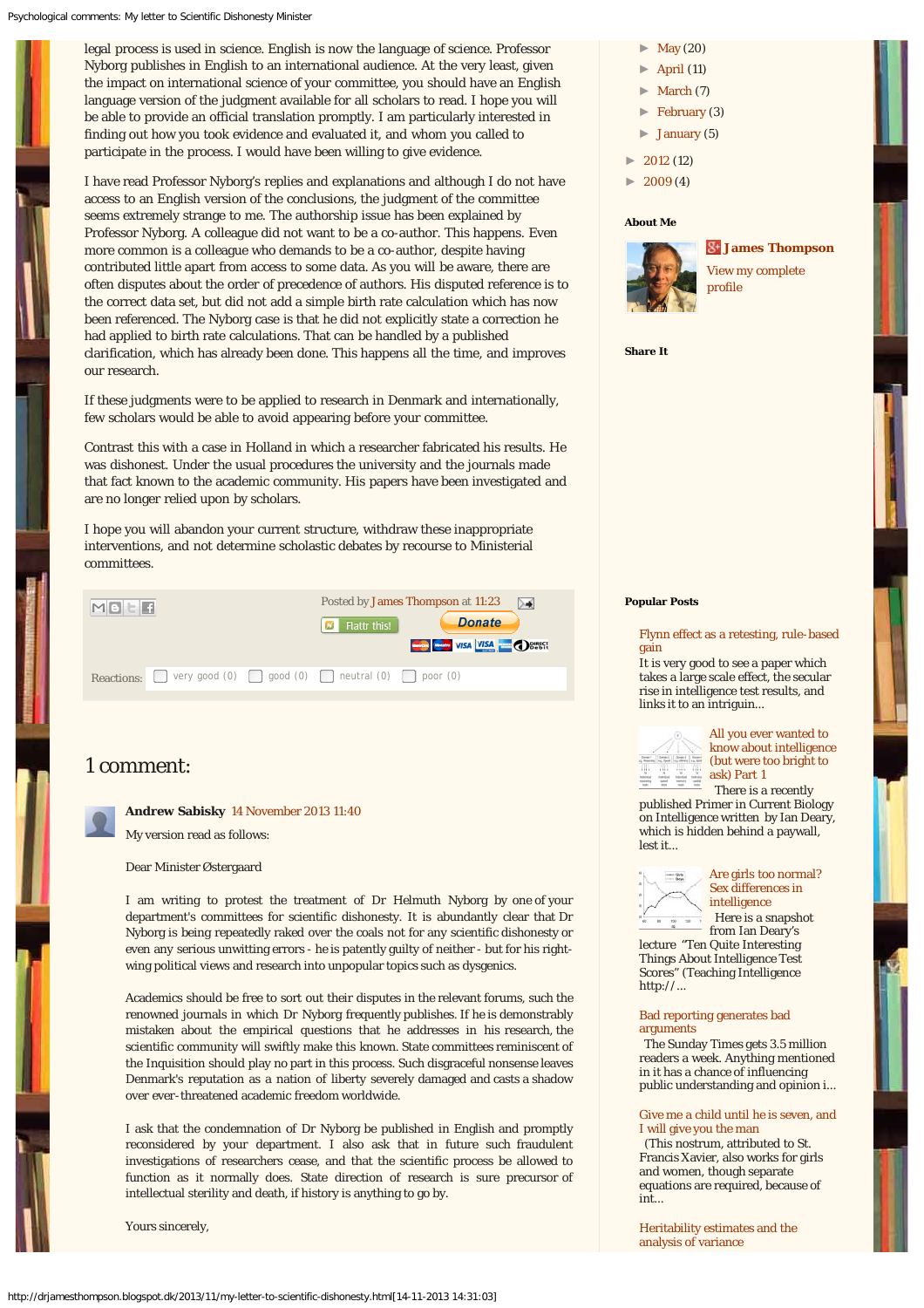|  | Psychological comments: My letter to Scientific Dishonesty Minister                                                                                                                                                                                                                                                                                                 |                                                                                                                                                                                                                                                                                      |
|--|---------------------------------------------------------------------------------------------------------------------------------------------------------------------------------------------------------------------------------------------------------------------------------------------------------------------------------------------------------------------|--------------------------------------------------------------------------------------------------------------------------------------------------------------------------------------------------------------------------------------------------------------------------------------|
|  | <b>Andrew Sabisky</b><br><b>Reply</b>                                                                                                                                                                                                                                                                                                                               | This is a note about heritability<br>estimates and the analysis of<br>variance, but if you want the<br>inessential background, Dominic<br>Cummings has                                                                                                                               |
|  | <b>Add comment</b>                                                                                                                                                                                                                                                                                                                                                  | Genetics made very simple<br>There is a code which, properly<br>interpreted and implemented, serves<br>as a blueprint for living things, and is<br>required for all living, reprod<br>All you ever wanted to know about<br>intelligence (but were too bright to<br>ask) Part 4 final |
|  | Comment as:                                                                                                                                                                                                                                                                                                                                                         | Finally, Deary goes on to discuss the<br>"so-named Flynn effect, whereby the<br>absolute scores on intelligence tests<br>have been rising since te<br>IQ and GCSE results in<br>England $r=0.81$<br>A reader (Panjoomby)                                                             |
|  | Publish<br>Preview<br>$\Box$ Notify me                                                                                                                                                                                                                                                                                                                              | commenting on the<br>and the references direct analysis<br>and datase transport conditions<br>previous post asked a<br>question about the 0.81 correlation<br>between intelligence and scholastic<br>attainm                                                                         |
|  |                                                                                                                                                                                                                                                                                                                                                                     | Have we given the Chinese the keys<br>to the castle?<br>http://www.isironline.org/meeting/<br>I hope we know what we are doing.<br>The genetic material of several<br>hundred highly intelligent people in<br>t                                                                      |
|  | <b>Older Post</b><br>Home<br><b>Subscribe to: Post Comments (Atom)</b>                                                                                                                                                                                                                                                                                              |                                                                                                                                                                                                                                                                                      |
|  | <b>Popular Posts</b><br>Flynn effect as a retesting, rule-based gain<br>It is very good to see a paper which takes a large scale effect, the secular rise in intelligence test results, and links it to an intriguin                                                                                                                                                |                                                                                                                                                                                                                                                                                      |
|  | All you ever wanted to know about intelligence (but were too bright to ask) Part 1<br>There is a recently published Primer in Current Biology on Intelligence written by Ian Deary, which is hidden behind a<br>paywall, lest it                                                                                                                                    |                                                                                                                                                                                                                                                                                      |
|  | Jason Richwine and a bottle of Rich Wine<br>One of the pleasures of taking a break in France is that when you "French Google" (an enquiry after meaning, not a sexual position) the<br>Are girls too normal? Sex differences in intelligence<br>Here is a snapshot from Ian Deary's lecture "Ten Quite Interesting Things About Intelligence Test Scores" (Teaching |                                                                                                                                                                                                                                                                                      |
|  | Intelligence http://<br>Give me a child until he is seven, and I will give you the man                                                                                                                                                                                                                                                                              |                                                                                                                                                                                                                                                                                      |
|  | (This nostrum, attributed to St. Francis Xavier, also works for girls and women, though separate equations are required, because of int                                                                                                                                                                                                                             |                                                                                                                                                                                                                                                                                      |
|  | ORIGINAL PAPER: "A response to Prof Rabbitt - The Victorians were still cleverer than us" by Woodley, te Nijenhuis and Murphy<br>A response to Prof Rabbitt - The Victorians were still cleverer than us By Michael Woodley, Jan te Nijenhuis, and Raegan Murphy Prof                                                                                               |                                                                                                                                                                                                                                                                                      |

[Jason Richwine, and an unclaimed bottle of rich wine](http://drjamesthompson.blogspot.dk/2013/08/jason-richwine-and-unclaimed-bottle-of.html) Unaccountably, no-one has taken up my challenge issued on 10th May of this year. "So here is the challenge: a bottle of fine French win...

[ORIGINAL PAPER: Strong genetic influence on a UK nationwide test of educational achievement at the end of compulsory education at](http://drjamesthompson.blogspot.dk/2013/08/original-paper-strong-genetic-influence.html) [age 16](http://drjamesthompson.blogspot.dk/2013/08/original-paper-strong-genetic-influence.html)

Yesterday I was able to post an item, "We mustn't label children, or educationalists" about a particular piece of research on the heritab...

### [Maths is a man thing\\*](http://drjamesthompson.blogspot.dk/2013/09/maths-is-man-thing.html)

We have talked about greater male variability before, http://drjamesthompson.blogspot.co.uk/2013/09/are-girls-too-normal-sex-